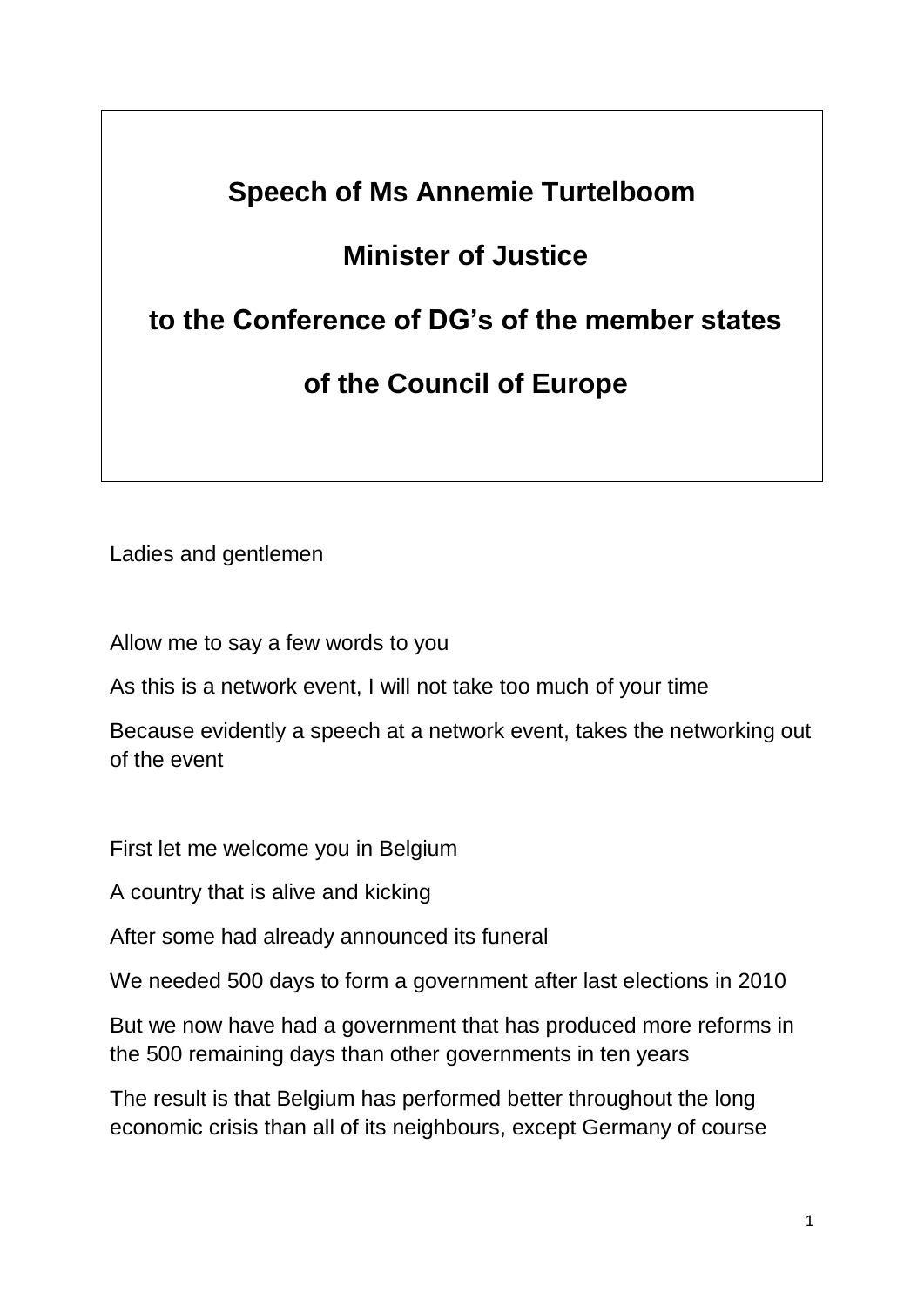But let me speak about prison reform, one of the many reforms of this government

Mr. Meurisse has already described you the broader picture, better than I could do

So I need only to explain the political drive behind this

There has been a political shift in my country in the last decade, as far as penitentiary policies are concerned,

It is the growing awareness that if you let so-called petty crime unpunished, too many of this little criminals become professional gangs

And so politicians understand now that if you do not have a proper penitentiary policy, voters will take you into account for having failed to combat petty crime

That is a big shift compared to the past

When most of the public opinion thought that prison policies consisted of putting criminals behind bars and forgetting about them

Or thought that putting money into prisons was the same as throwing away money, as prisons were by definition bad places that in no way contributed to a better society

So this has changed

And this is why, even in these extremely difficult times of budgetary restrictions, our government has continued to invest in a modern prison policy

We are building three new prisons and two new forensic psychiatric institutions

We need this, urgently, because throughout the crisis the number of detainees has been rising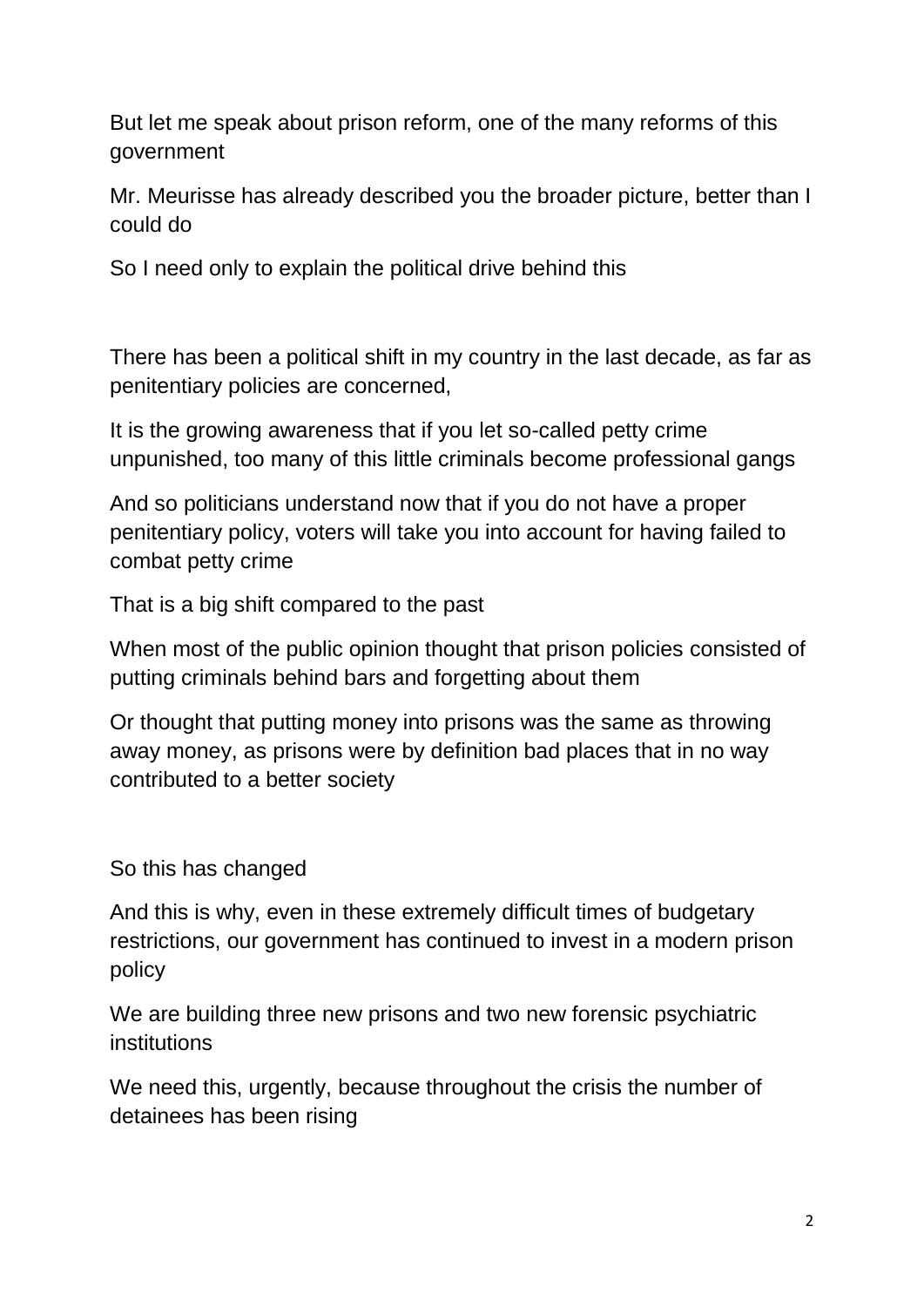And because many of our prisons are still in buildings from the nineteenth century

But we have also taken measures to diversify the application of penal law

To lay the foundation for a more individualistic approach of each detainee

To change the policy of detention in a cell, to a more varied and active life within the prison walls

We needed to work hard for tthis, to have a few bright ideas, the application of new technologies and better management

The most spectacular result was the doubling in less than two years time of the use of electronic anklets to keep detainees at home instead of in their cell

About 800 electronic anklets were in use early 2012, today the number is 1600, and rising

By implementing these changes we have paradoxically been able to apply the sentences of the courts more and better than before

Whereas in the past the overcrowding in our prisons made it impossible to apply sentences of less than three years

Due to this situation judges were condemning criminals to higher sentences – in general 37 months and more – to be sure that the sentence would become reality

Besides there were huge problems of delays in applying probation measures, work sentences or the use of electronic devices

Therefore judges where more and more hesitating to pronounce these kind of alternative sentences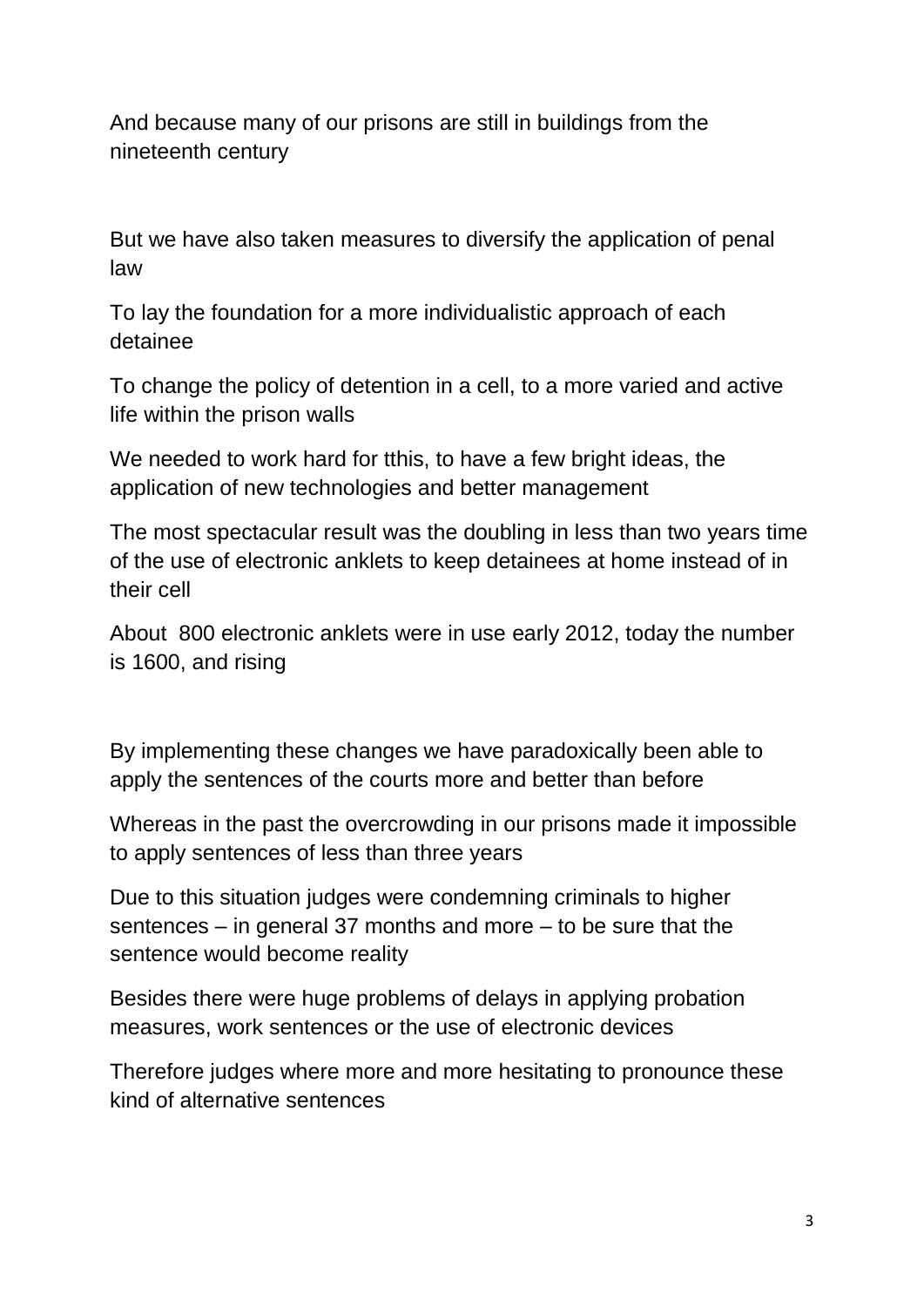What we achieved

By investing in new prisons

By better managing the alternative sentences

And by really applying the sentences for so called petty crime

Is that we reversed the spiral of ever overcrowding and its consequences

What we hope is that judges will again condemn criminals to shorter sentences or to more alternative sentences

This should then have the same paradoxical effect as has been noticed in Sweden or Netherlands

By making punishment more effective, in the end you empty your prisons

So that you can try to rent the empty buildings to your neighbour country, as our Dutch neighbours proposing to us these days

Once you have more space, you can diversify and you have the capacity to humanize your prison policies

Or as Mr. Meurisse has explained to you: to pass from a sentence based on incarceration and isolation, to a constructive and protective approach, focused on reintegration

We are surely not yet out of the many reports of human rights organisations

- I always wonder if any country has even been out of these reports –

But I am sure we've turned the corner

And that we are, here in Belgium, on our way, to a more modern, more efficient and more social approach of penitentiary policies

Having said that